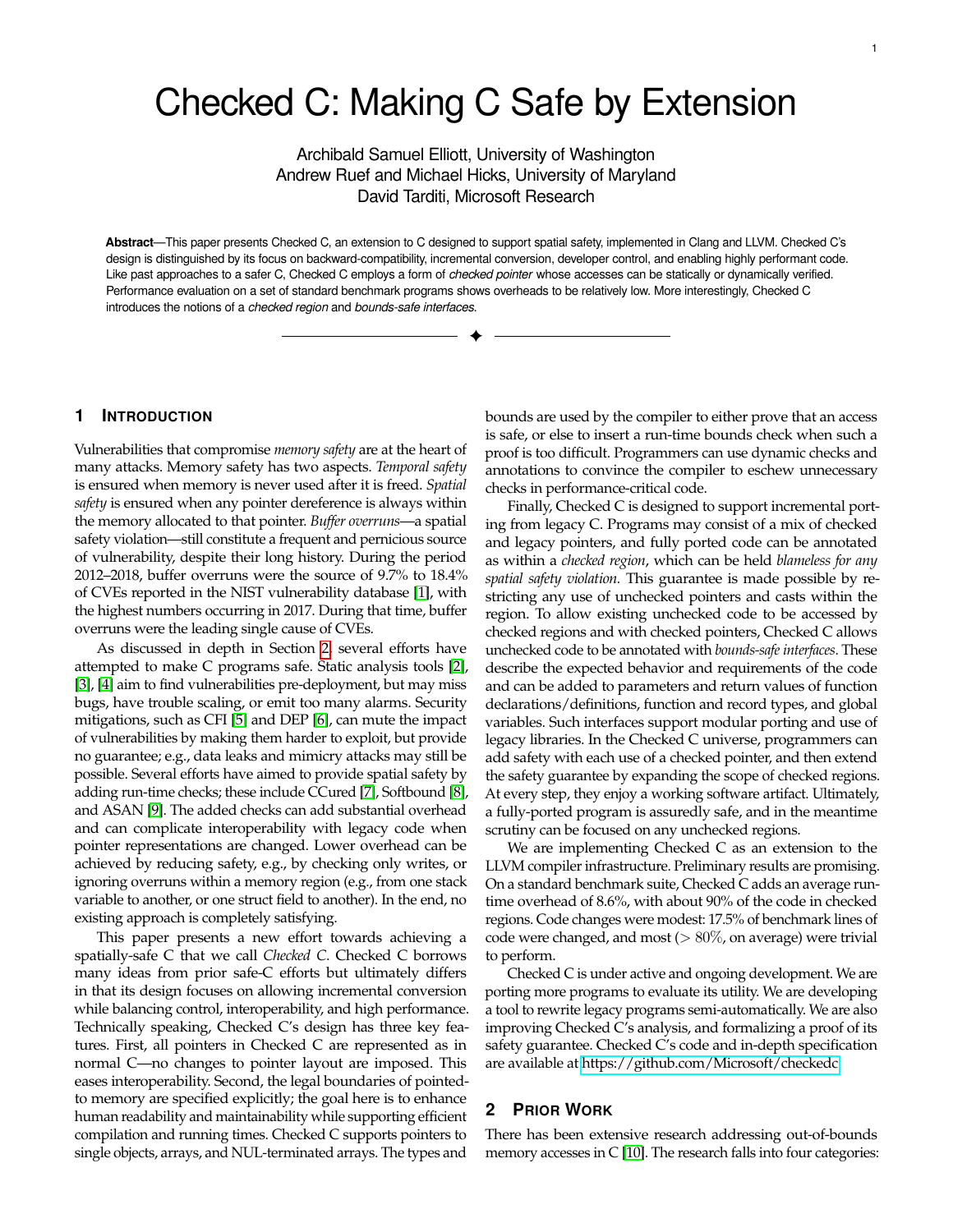C(-like) dialects, compiler implementations, static analyses, and security mitigations.

**Safe C Dialects.** Cyclone [\[11\]](#page-7-0) and Deputy [\[12\]](#page-7-1), [\[13\]](#page-7-2) are typesafe dialects of C. Cyclone's key novelty is its support for GC-free temporal safety [\[14\]](#page-7-3), [\[15\]](#page-7-4). Checked C differs from Cyclone by being backward compatible (Cyclone disallowed many legacy idioms) and avoiding pointer format changes (e.g., Cyclone used "fat" pointers to support arithmetic). Deputy keeps pointer layout unchanged by allowing a programmer to describe the bounds using other program expressions. Deputy incorporates the bounds information into the types of pointers by using dependent types. Deputy requires that values of all pointers stay in bounds so that they match their types. To enforce this invariant (and make type checking decidable), it inserts runtime checks before pointer arithmetic, not at memory accesses. Checked C uses separate annotations that describe bounds invariants instead of incorporating bounds into pointer types and inserts runtime checks at memory accesses.

Non C-based programming languages like D [\[16\]](#page-7-5) and Rust [\[17\]](#page-7-6) also aim to support safe, low-level systems-oriented programming. Legacy programs would need to be ported wholesale to take advantage of these languages, which could be a costly affair (but could be partially automated [\[18\]](#page-7-7)).

**Safe C implementations.** Rather than use a new language, several projects have looked at new ways to implement legacy C programs so as to make them spatially safe. The *bcc* sourceto-source translator [\[19\]](#page-7-8) and the *rtcc* compiler [\[20\]](#page-7-9) changed the representations of pointers to include bounds. The *rtcc*-generated code was 3 times larger and about 10 times slower. Fail-Safe C [\[21\]](#page-7-10) changed the representation of pointers and integers to be pairs. Benchmarks were 2 to 4 times slower. CCured [\[7\]](#page-6-6) employed a whole-program analysis for transforming programs to be safe. Its transformation involved changes to data layout (e.g., fat and "wild" pointers), which could cause interoperation headaches. Compilation was all-or-nothing: unhandled code idioms in one compilation unit could inhibit compilation of the entire program.

Safety can also be offered by the loader and run-time system. "Red zones", used by Purify [\[22\]](#page-7-11), [\[23\]](#page-7-12) are inserted before and after dynamically-allocated objects and between statically-allocated objects, where bytes in the red zone are marked as inaccessible (at a cost of 2 bits per protected byte). Red-zone approaches cannot detect out-of-bounds accesses that occur entirely within valid memory for other objects or intra-object buffer overruns (a write to an array in a struct that overwrites another member of the struct). Checked C detects accesses to unrelated objects and intra-object overruns.

Checking that accesses are to the proper objects can be done using richer side data structures that track object bounds and by checking that pointer arithmetic stays in bounds [\[24\]](#page-7-13), [\[25\]](#page-7-14), [\[26\]](#page-7-15), [\[27\]](#page-7-16), [\[8\]](#page-6-7), [\[28\]](#page-7-17), [\[29\]](#page-7-18). Baggy Bounds Checking [\[27\]](#page-7-16) provides a fast implementation of object bounds by reserving 1/n of the virtual address space for a table, where n is the smallest allowed object size and requiring object sizes be powers of 2. It increases SPECINT 2000 execution time by 60% and memory usage by 20%. SoftBound [\[8\]](#page-6-7) tracks bounds information by using a hash table or a shadow copy of memory. It increases execution time for a set of benchmarks by 67% and average memory footprint by 64%. SoftBound can check only writes, in which case execution time increases by 22%.

There is also work on adding temporal safety with differ-

ent memory allocation implementations, e.g., via conservative garbage collection (GC) [\[30\]](#page-7-19) or regions [\[14\]](#page-7-3), [\[15\]](#page-7-4). Checked C focuses on spatial safety both due to its importance at stopping code injection style attacks as well as information disclosure attacks. Temporal safety can be added by linking Checked C programs with a conservative GC; overcoming the cost of doing so (e.g., as done in Cyclone or Rust) is something we plan to investigate in the future.

**Static analysis.** Static analysis tools take source or binary code and attempt to find possible bugs, such as out-of-bounds array accesses, by analyzing the code. Commercial tools include CodeSonar, Coverity Static Analysis, HP Fortify, IBM Security AppScan, Klocwork, Microsoft Visual Studio Code Analysis for C/C++, and Polyspace Static Analysis [\[2\]](#page-6-1), [\[31\]](#page-7-20), [\[32\]](#page-7-21). Static analysis tools have difficulty balancing precision and performance. To be precise, they may not scale to large programs. While imprecision can aid scalability, it can result in false positives, i.e., error reports that do not correspond to real bugs. False positives are a significant problem [\[2\]](#page-6-1). As a result, tools may make unsound assumptions (e.g., inspecting only a limited number of paths through function [\[31\]](#page-7-20)) but the result is they may also miss genuine bugs (false negatives). Alternatively, they may focus on supporting coding styles that avoid problematic code constructs, e.g., pointer arithmetic and dynamic memory allocation [\[4\]](#page-6-3), [\[33\]](#page-7-22), [\[34\]](#page-7-23), [\[3\]](#page-6-2). Or, they may require sophisticated side conditions on specifications, i.e., as pre- and post-conditions at function boundaries, so that the analysis can be modular, and thus more scalable [\[35\]](#page-7-24).

Checked C occupies a different design point than static analysis tools. It avoids problems with false positives by deferring bounds checks to runtime—in essence, it trades run-time overhead for soundness and coding flexibility.

**Security mitigations.** Security mitigations employ runtimeonly mechanisms that detect whether memory has been corrupted or prevent an attacker from taking control of a system after such corruption. They include data execution prevention (DEP) [\[6\]](#page-6-5), software fault isolation (SFI) [\[36\]](#page-7-25) , address-space layout randomization (ASLR) [\[37\]](#page-7-26), [\[38\]](#page-7-27), stack canaries [\[39\]](#page-7-28), shadow stacks [\[40\]](#page-7-29), [\[41\]](#page-7-30), and control-flow integrity (CFI) [\[5\]](#page-6-4). DEP, ASLR, and CFI focus on preventing execution of arbitrary code and control-flow modification. Stack protection mechanisms focus on protecting data or return addresses on the stack.

Checked C provides protection against data modification and data disclosure attacks, which the other approaches do not. For example, ASLR does not protect against data modification or data disclosure attacks. Data may be located on the stack adjacent to a variable that is subject to a buffer overrun; the buffer overrun can be be used reliably to overwrite or read the data. Shadow stacks do not protect stack-allocated buffers or arrays, heap data, and statically-allocated data. Chen et al. [\[42\]](#page-7-31) show that data modification attacks that do not alter control-flow (Heartbleed is an example) pose a serious long-term threat.

## **3 CHECKED C**

This section presents an overview of Checked C's main features.

## **3.1 Basics**

The Checked C extension extends the C language with two additional *checked pointer types*: \_Ptr<T> and \_Array\_ptr<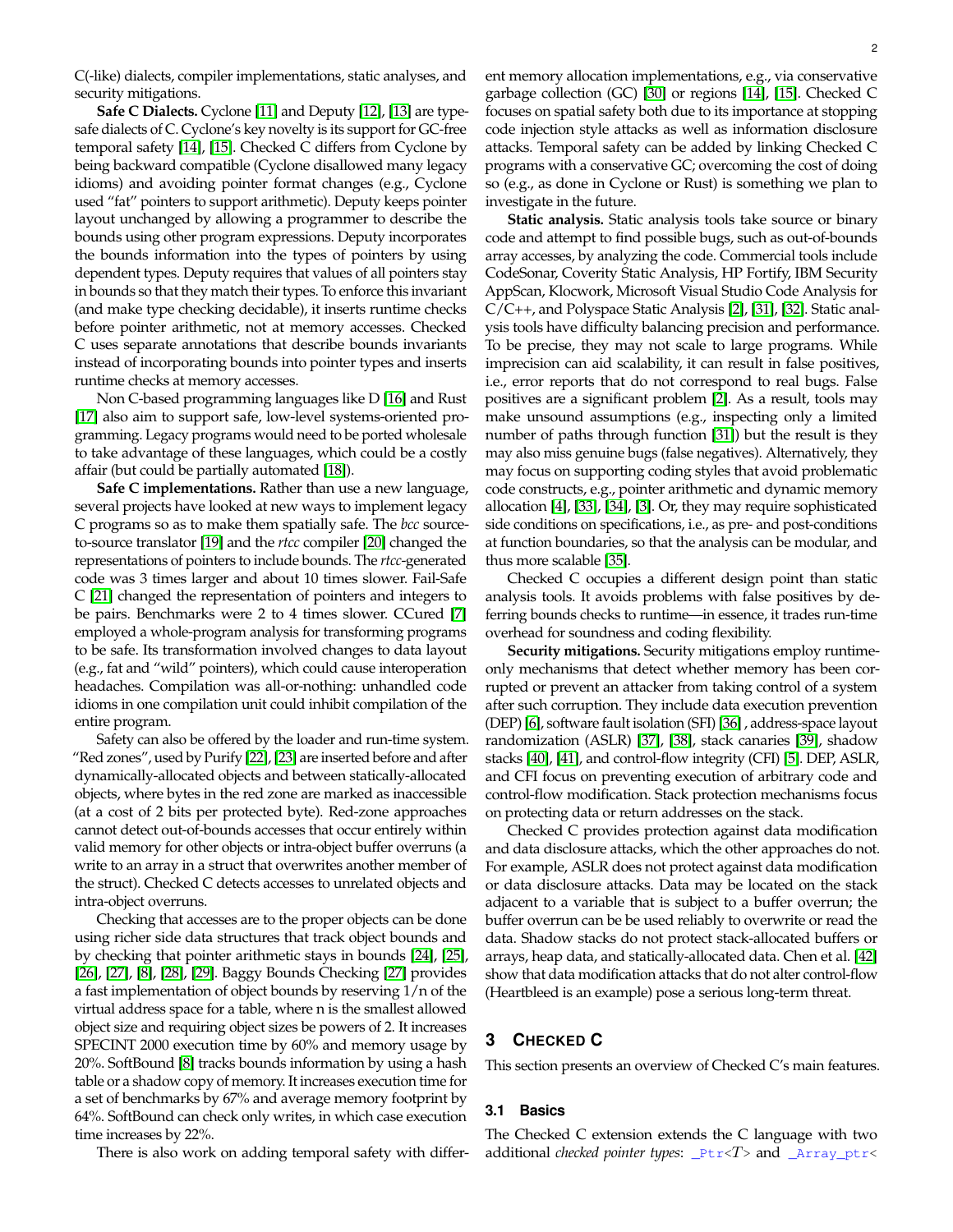```
void
read_next(int *b, int idx, _Ptr<int>out) {
  int tmp = * (b + idx);
  *out = tmp;
}
```
#### <span id="page-2-1"></span>Figure 1. Example use of \_Ptr<T>

 $T$ >.<sup>[1](#page-2-0)</sup> The \_Ptr<T> type indicates a pointer that is used for dereference only and has no arithmetic performed on it, while  $\text{Array\_ptr}$  supports arithmetic with bounds declarations provided in the type. The compiler dynamically confirms that checked pointers are valid when they are dereferenced. In blocks or functions specifically designated as *checked regions*, it imposes stronger restrictions on uses of unchecked pointers that could corrupt checked pointers, e.g., via aliases. We also extend C with *checked array types* (including NUL-terminated ones), by prefixing array dimensions with the \_Checked keyword, as in **int** buf \_Checked[10]. We expect a Checked C program to involve a mix of both checked and unchecked regions, and a mix of checked and unchecked pointer and array types.

### **3.2 Simple pointers**

Using  $Ptr < T >$  is straightforward: any pointer to an object that is only referenced indirectly, without any arithmetic or array subscript operations, can be replaced with a  $\vphantom{\big|}_{\hphantom{1}=}\vphantom{\big|}_{\hphantom{1}=}\vphantom{\big|}_{\hphantom{1}=}\vphantom{\big|}_{\hphantom{1}=}\text{For}$ example, one frequent idiom in C programs is an out parameter, used to indicate an object found or initialized during parsing. Figure [1](#page-2-1) shows using a \_Ptr<**int**> for the out parameter. When this function is called, the compiler will confirm that it is given a valid pointer, or null. Within the function, the compiler will insert a null check before writing to  $_{\text{out}}$ . Such null checks are elided when the compiler can prove they are unnecessary.

#### **3.3 Arrays**

The  $\text{Array\_ptr}$  type identifies a pointer to an array of values. Prior safe-C efforts sometimes involve the use of *fat pointers*, which consist both of the actual pointer and information about the bounds of pointed-to memory. Rather than changing the run-time representation of a pointer in order to support bounds checking, in Checked C the programmer associates a *bounds expression* with each \_Array\_ptr<T>-typed variable and member to indicate where the bounds are stored. The compiler inserts a run-time check that ensures that deferencing an  $\text{Array\_ptr}\leq T$  is safe (the compiler may optimize away the runtime check if it can prove it always passes). Bounds expressions consist of non-modifying C expressions and can involve variables, parameters, and struct field members. For bounds *on* members, the bounds can refer only to other members declared in the same structure. Bounds declarations on members are type-level program invariants that can be suspended temporarily when updating a specific struct object.

Figure [2](#page-2-2) shows using  $Array\_ptr < T>$  with declared bounds as parameters to a function. In particular, the types of the dst and src arrays have bound expressions that refer to the function's other two respective parameters. In the body of the function, both src and dst are accessed as expected. The

<span id="page-2-0"></span>1. We use the C++ style syntax for programmer familiarity, and precede the names with an underscore to avoid parsing conflicts in legacy libraries.

```
void append(
  _Array_ptr<char> dst : count(dst_count),
  _Array_ptr<char> src : count(src_count),
  size_t dst_count, size_t src_count)
{
  _Dynamic_check(src_count <= dst_count);
  for (size_t i = 0; i < src_count; i++) {
    if (src[i] == ' \setminus 0') {
      break;
    }
    dst[i] = src[i];}
}
```
<span id="page-2-2"></span>Figure 2. Example use of \_Array\_ptr<T>

```
size_t my_strlcpy(
 _Nt_array_ptr<char> dst: count(dst_sz - 1),
 _Nt_array_ptr<char> src, size_t dst_sz)
{
  size t i = 0;
  _Nt_array_ptr<char> s : count(i) = src;
  while (s[i] != '\0' && i < dst_sz - 1) {
   dst[i] = s[i];++i;}
  dst[i] = '\0;
  return i;
}
```
<span id="page-2-3"></span>Figure 3. Example use of \_Nt\_array\_ptr<T>

compiler inserts runtime checks before accessing the memory locations  $src[i]$  and  $dst[i]$ . The compiler optimizes away the check on  $src[i]$  because it can prove that  $i < src_count$ , the size of src. The compiler also optimizes away the check dst[i] thanks to the \_Dynamic\_check placed outside the loop. Like an assert, this predicate evaluates the given condition and signals a run-time error if the condition is false; unlike assert, this predicate is not removed unless proven redundant. Here, its existence assures the compiler that  $i < dist_{count}$ (transitively), so no per-iteration checks are needed.

There are two other ways to specify array bounds. The first is a *range*, specified by base and upper bound pointers. For example, the bounds expression on dst from Figure [2](#page-2-2) could have been written bounds (dst, dst+dst\_count). The second is an alternative to count called bytecount, which can be applied to either **void**\* or \_Array\_ptr<**void**> types. A bytecount (n) expression applied to a pointer  $p$  would be equivalent to the range p through  $(\text{char } \star)$  p+n. An example of this is given at the end of this section.

We can also annotate an array declaration as \_Checked. Any implicit conversion of the array to a pointer value is treated as a  $\lbrack \text{Array\_ptr} \leq T \rbrack$ . We add a restriction that all inner dimensions of checked arrays also be checked. We see both of these situations in Figure [4,](#page-3-0) shortly. Parameters with checked array types are treated as having  $\text{Array\_ptr} < T$  types. If no bounds are declared, the bounds are implied by the array size, if it is known.  $T$  \_Checked[] is a synonym for \_Array\_ptr< $T$ >.

#### **3.4 NUL-terminated Arrays**

The  $N_t$  array  $ptr < T$  type identifies a pointer to an array of values (often **chars**) that ends with a NUL  $('\ 0')$ . The bounds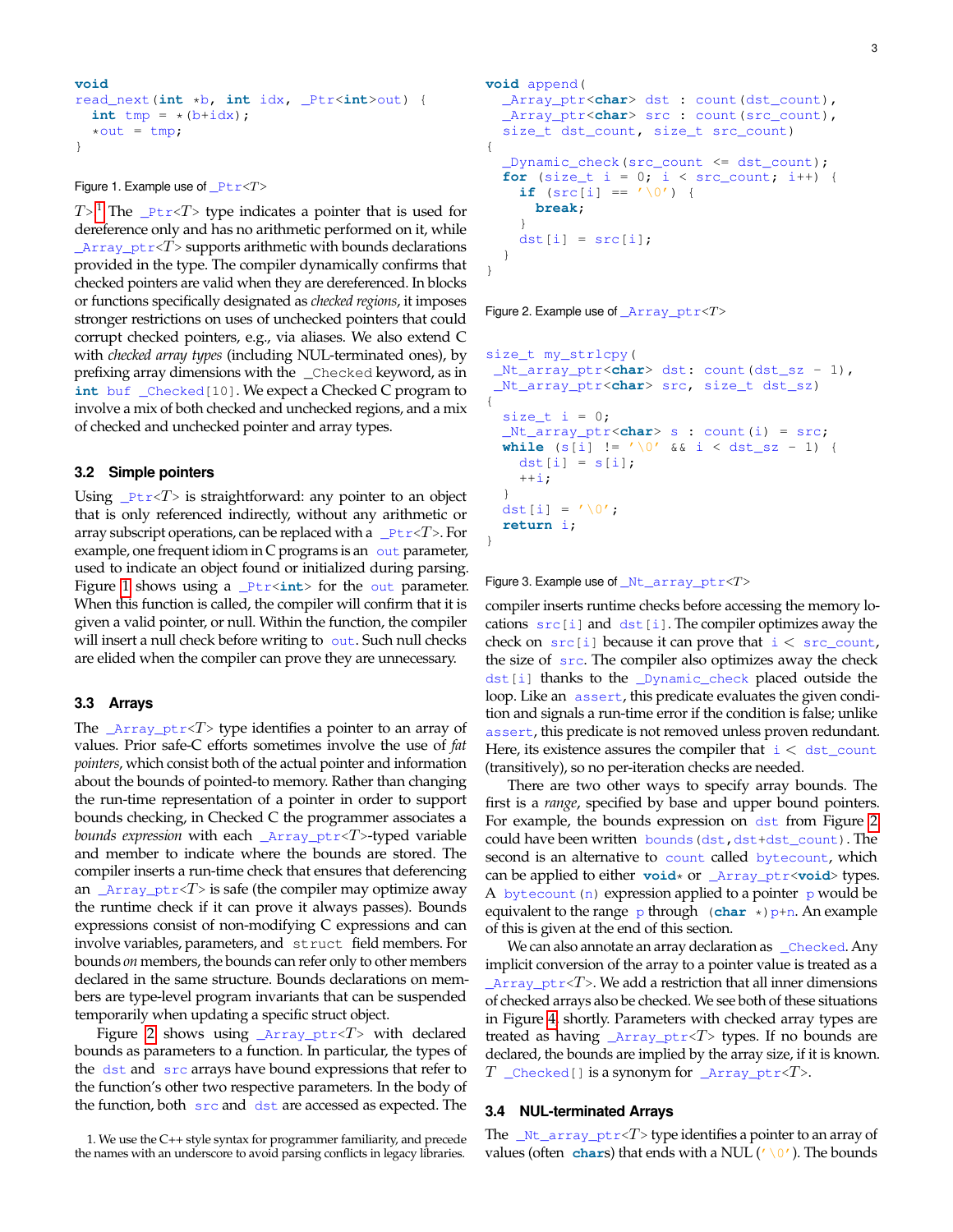expression identifies the known-to-be-valid range of the pointer. This range can be expanded by reading the character *just past* the bounds to see if it is NUL. $<sup>2</sup>$  $<sup>2</sup>$  $<sup>2</sup>$  If not, then the bounds can</sup> be expanded by one. Otherwise, the current bounds cannot be expanded, and only a  $\sqrt{0'}$  may be written to this location.  $Nt$  array\_ptr< $T$ > types without explicit bounds default to bounds of  $\frac{count(0)}{n}$ , meaning that index 0 can be read safely. A \_Nt\_array\_ptr< $T$ > can be cast to a \_Array\_ptr< $T$ > safely for an  $\text{Array\_ptr}$  the character just past the bounds can not be read or written, which ensures the zero-termination invariant is maintained for any aliases.

An example use of  $Nt_arraypt < T >$  is given in Figure [3.](#page-2-3) It implements the  $strl$ cpy libC routine, which copies at most dst\_sz characters from src to dst. We must alias src into the local variable s so that its count,  $\pm$ , can grow dynamically as the loop executes.

NUL-terminated arrays can be declared by using the keyword \_Nt\_checked instead of \_Checked. An implicit conversion of an \_Nt\_checked array to a pointer produces an  $Nt$ \_array\_ptr< $T$ >.

#### **3.5 Checked and unchecked regions**

The safety provided by checked pointers can be thwarted by unsafe operations, such as writes to traditional pointers. For example, consider this variation of the code in Figure [1:](#page-2-1)

```
void more(int *b, int idx, _Ptr<int *>out) {
  int oldidx = idx, c;
  do {
   c = readvalue();
   b[idx++] = c;} while (c != 0);
  *out = b+idx-oldidx;
}
```
This function repeatedly reads an input value into  $\mathbf b$  until a 0 is read, at which point it returns an updated  $\bar{b}$  pointer via the checked out parameter. While we might expect that writing to out is safe, since it is a checked pointer, it will not be safe if the loop overflows b and in the process modifies out to point to invalid memory.

In a program with a mix of checked and unchecked pointers we cannot and should not expect complete safety. However, we would like to provide some assurance about which code is possibly dangerous, i.e., whether it could be the source of a safety violation. Code review and other efforts can then focus on that code. For this purpose Checked C provides *checked regions* of code. Such code is designated specifically at the level of a file (using a pragma), a function (by annotating its prototype), or a single block (by labeling that block, similar to an asm block).

<span id="page-3-1"></span>An example checked block is shown in Figure [4.](#page-3-0) Outside of the \_Checked-annotated region, an unchecked pointer is cast to a checked one. This cast is a potential source of problems (if out is bogus) and so would not be permitted in checked regions. Within the checked block, checked pointers declared inside and outside the block can be freely manipulated and the compiler performs the expected checks. The compiler also treats uses of the address-of operator  $\in$  in a checked block as producing a checked pointer, not an unchecked one. When doing this to a **struct** field, the bounds are defined as the extent of that field.

```
void foo(int *out) {
  _Ptr<int> ptrout;
  if (out != (int *)0) {
   ptrout = (_Ptr<int>)out; // cast OK
  } else { return; }
 _Checked {
   int b _Checked[5][5];
    for (int i = 0; i < 5; i++) {
      for (int j = 0; j < 5; j++) {
        b[i][j] = -1; // access safe
    } }
    *ptrout = b[0][0];}
}
```
<span id="page-3-0"></span>Figure 4. Example \_Checked block, and \_Checked array

```
size_t fwrite(void *p : byte_count(s*n),
             size_t s,
             size_t n,
             FILE *st : itype(_Ptr<FILE>));
```
#### <span id="page-3-2"></span>Figure 5. Standard library checked interface

In general, within a checked region both null and bounds checks on checked pointers are employed as usual, but additional restrictions are also imposed. In particular, explicit casts to checked pointer types are disallowed, as are reads from and writes to unchecked pointers. Checked regions may neither use varargs nor K&R-style prototypes. All of these restrictions are meant to ensure that the entire execution of a checked region is *spatially safe*.

Checked blocks allow for incremental conversion at a finer level of granularity than functions. A porting effort can identify that some code in a function can be made to use checked pointers entirely, while other code in the function can use a mixture of checked and unchecked pointers, as well as casts that can't be cheaply proven to be safe. Over time, the scope of the checked blocks can increase until they encompass the entire function.

In a sense, we can think of each use (e.g., a dereference) of a checked pointer as being contained with a tiny checked region consisting only of that use. This use is safe if the pointer itself is valid. \_Checked regions expand the scope of such a safety guarantee to include not just the use of the pointer, but all code around it within the region. We have formalized a simple language that constitutes the core of Checked C and proved that this property holds. We are continuing to flesh out this formalization to include more tricky elements of Checked C's type system.

#### **3.6 Bounds safe interfaces**

Checked C permits ascribing checked types and bounds expressions to unchecked functions, members, and global variables via *bounds safe interfaces*. This allows checked regions to use legacy libraries and for the interactions to be checked. As an example, the type we give to the  $f$ <sub>write</sub> standard library function is shown in Figure [5.](#page-3-2) The first argument to the function is the target buffer whose size (in bytes) is given by the second and third arguments. The presence of a bounds expression indicates that an argument with type  $T*$  should have a checked type  $\lnot$ Array $\lnot$ ptr< $T$ > ascribed to it. For p this is  $\lnot$ Array $\lnot$ ptr<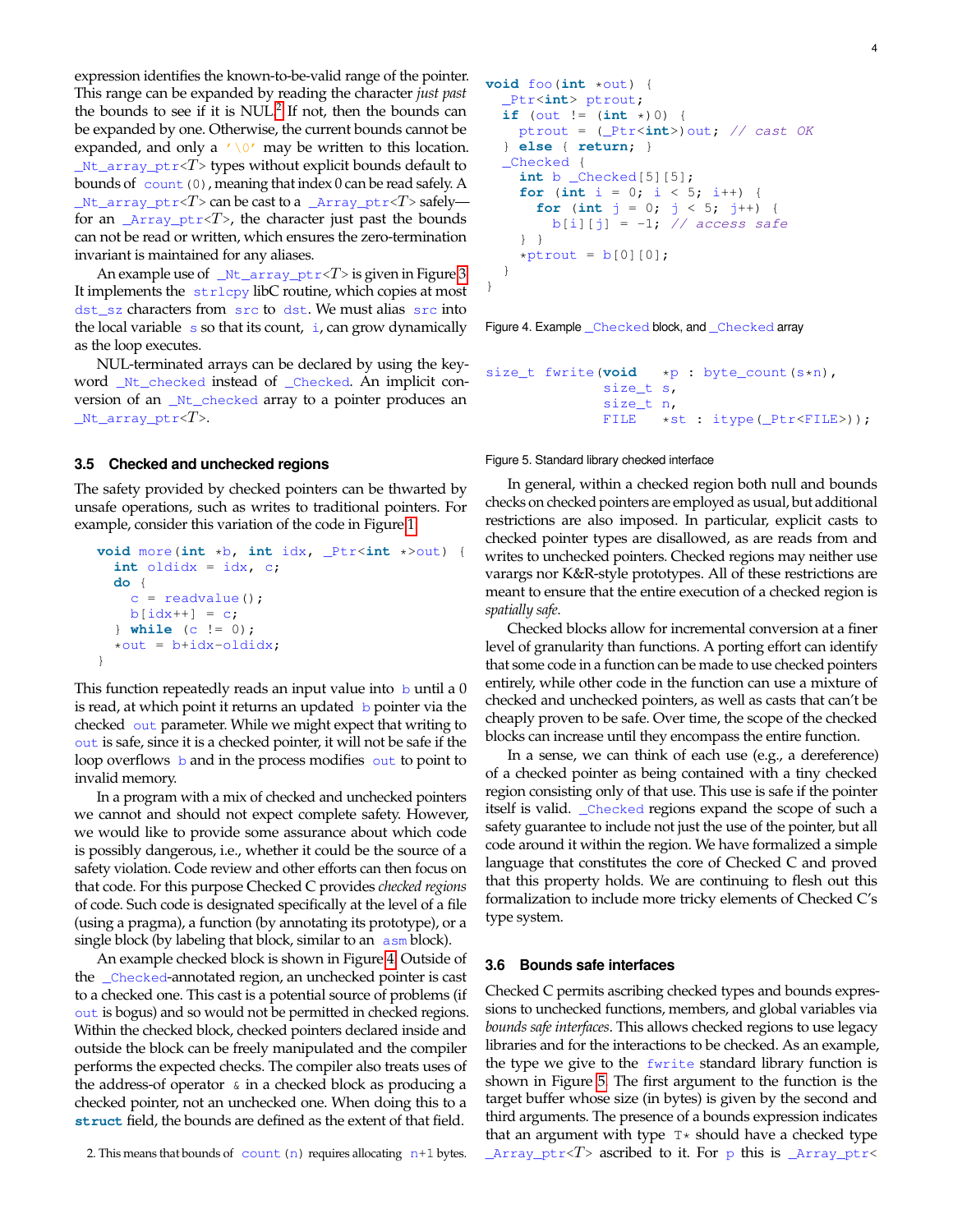**void**>. The final argument is a FILE pointer, which is ascribed the checked type given by the  $i$ type annotation.

The type used during type checking depends on whether the function is called from a checked or unchecked region. For a checked region, it is the ascribed the checked type. For an unchecked region, an argument can have the unchecked or unchecked type. The type checker tries both types when checking the call. If the checked type is used, the argument must meet the requirements of a parameter's bounds expression also.

Bounds-safe interfaces may also be used to give checked types to as-yet unconverted code. As a project is converted, some files can be left alone, but have their externally visible signatures converted so that invoking their functions or using the types in checked blocks is allowed. For example, callers in a checked region could use the interface in Figure [5](#page-3-2) to provide checked pointer types as parameters, while callers in an unchecked region can provide parameters with either unchecked or checked types.

#### **3.7 Restrictions and limitations**

Checked C is work in progress and currently has several limitations. First, to ensure that checked pointers are valid by construction, we require that checked pointer variables and structs/arrays containing checked pointers are initialized when they are declared. In addition, heap-allocated memory that contains checked pointers (like a struct or array of checked pointers) or is pointed to by a  $N_t$  array\_ptr<T> must use calloc to ensure safe initialization. We plan to employ something akin to Java's *definite initialization* analysis to relax this requirement.

Second, we disallow taking the address of variables/**struct** members with bounds, variables used in bounds expressions, and members used in member bounds expressions. Such pointers could be used to subvert the validity of bounds checks.

Third,  $\lnot$  Array  $ptr < T$  values can be dereferenced following essentially arbitrary arithmetic; e.g., if  $x$  is an  $\text{Array\_ptr}$ **int** > we could dereference it via  $\star$  ( $x+y-n+1$ ) and the compiler will insert any needed checks to ensure the access is legal. However, *updates* to \_Array\_ptr<T> variables are currently more limited. The bounds for a variable are declared when the variable is declared. It is possible, however, that a variable may need different bounds at different points in the program. For example, we might like to replace the loop in Figure [2](#page-2-2) with:

```
size_t i = 0;
for (i) i < src_count; i++) {
  if (*src == '\0') break;
  \stardst = \starsrc;
  src++; dst++;
}
```
The problem is that the bounds declared for src are tantamount to the range (src,src+src\_count). This means that updating src to src+1 would invalidate them, as the upper bound would be off by one. We would like to declare src to have new bounds before entering the loop, such as

 $(\text{src} - i, \text{ src} + \text{src\_count} - i)$ 

We plan to support flow-sensitive declarations of bounds, so that variables can have different bounds at different program points.

Finally, the design for checking statically that declared bounds are valid is incomplete. We could fall back on a combination of static and dynamic checking if necessary. We describe the state of our implementation in the next section.

## **4 IMPLEMENTATION**

This section briefly describes our current implementation.

**Compiler Implementation.** We have been implementing Checked C as an extension to the Clang/LLVM compiler. The extension is enabled as a flag passed to Clang. We extended the C grammar [\[43\]](#page-7-32) to support bounds declarations, the new  $Ptr < T$ ,  $\frac{1}{2}$   $\frac{1}{2}$   $\frac{1}{2}$   $\frac{1}{2}$   $\frac{1}{2}$   $\frac{1}{2}$   $\frac{1}{2}$   $\frac{1}{2}$   $\frac{1}{2}$   $\frac{1}{2}$   $\frac{1}{2}$   $\frac{1}{2}$   $\frac{1}{2}$   $\frac{1}{2}$   $\frac{1}{2}$   $\frac{1}{2}$   $\frac{1}{2}$   $\frac{1}{2}$   $\frac{1}{2}$   $\frac{1}{2}$   $\frac{1}{2}$   $\frac$ adding \_Checked or \_Unchecked annotations to blocks and functions. We chose reserved identifiers so that they will not conflict with identifiers in existing code.

We include a set of *checked headers* which ascribe bounds-safe interfaces to C standard library functions. These are used in lieu of the standard headers when the Checked C flag is present.

In order to support Checked C's new types, we extended Clang's type representation and type checker. We added a pointer kind discriminator to Clang's compile-time pointer type representation, and a "checked" flag to Clang's compile-time array type representation.

Checked C's bounds expressions provide a static description of the bounds on a pointer. We check statically that the subexpressions of a bounds expression are *non-modifying expressions*: they do not contain any assignment, increment or decrement operators, or function calls. This ensures that using the expressions at bounds checks does not cause unexpected side-effects.

Checked C performs inference to compute a bounds expression that conservatively describes the bounds on a pointertyped expression. Inference uses bounds expressions normalized into bounds  $(l, u)$  form. The inferred bounds are used to check memory accesses using the value of the pointer expression.

For pointer variables, the inferred bounds are the declared bounds. For pointer arithmetic expressions, the inferred bounds are those of the pointer-typed subexpression. When taking the address of a **struct's** member  $(\& p \rightarrow f)$ , the bounds are those of the particular field. On the other hand, the address of an array element retains the bounds of the whole array. For example, the bounds of **int** x[5] are

bounds(x, x+5\***sizeof**(**int**))

as are the bounds of  $\kappa \times [3]$ , rather than (say)

bounds(x+3\***sizeof**(**int**),x+4\***sizeof**(**int**))

The compiler must statically ensure that bounds declarations are valid after assignments and initialization. This requires two steps. First, a *subsumption check* confirms that assigning to a variable (an lvalue, more generally) meets the bounds required of pointers stored in the variable (lvalue). The required pointer bounds must be within (subsumed) by the inferred bounds of the right-hand expression. (Subsumption also applies to initialization and function parameter passing.) This check allows assignment to narrow, but not to widen, the bounds of the righthand side value. Determining the required bounds is generally straightforward. In the simplest case, the bounds for pointers stored in a variable (lvalue) are directly declared, e.g., for a local variable or function parameter. For assignments to struct members, uses of struct members within the bounds expression for the member are replaced with an appropriate struct access, For example, given

```
struct S {
  int len;
  _Array_ptr<int> buf : count(len);
};
```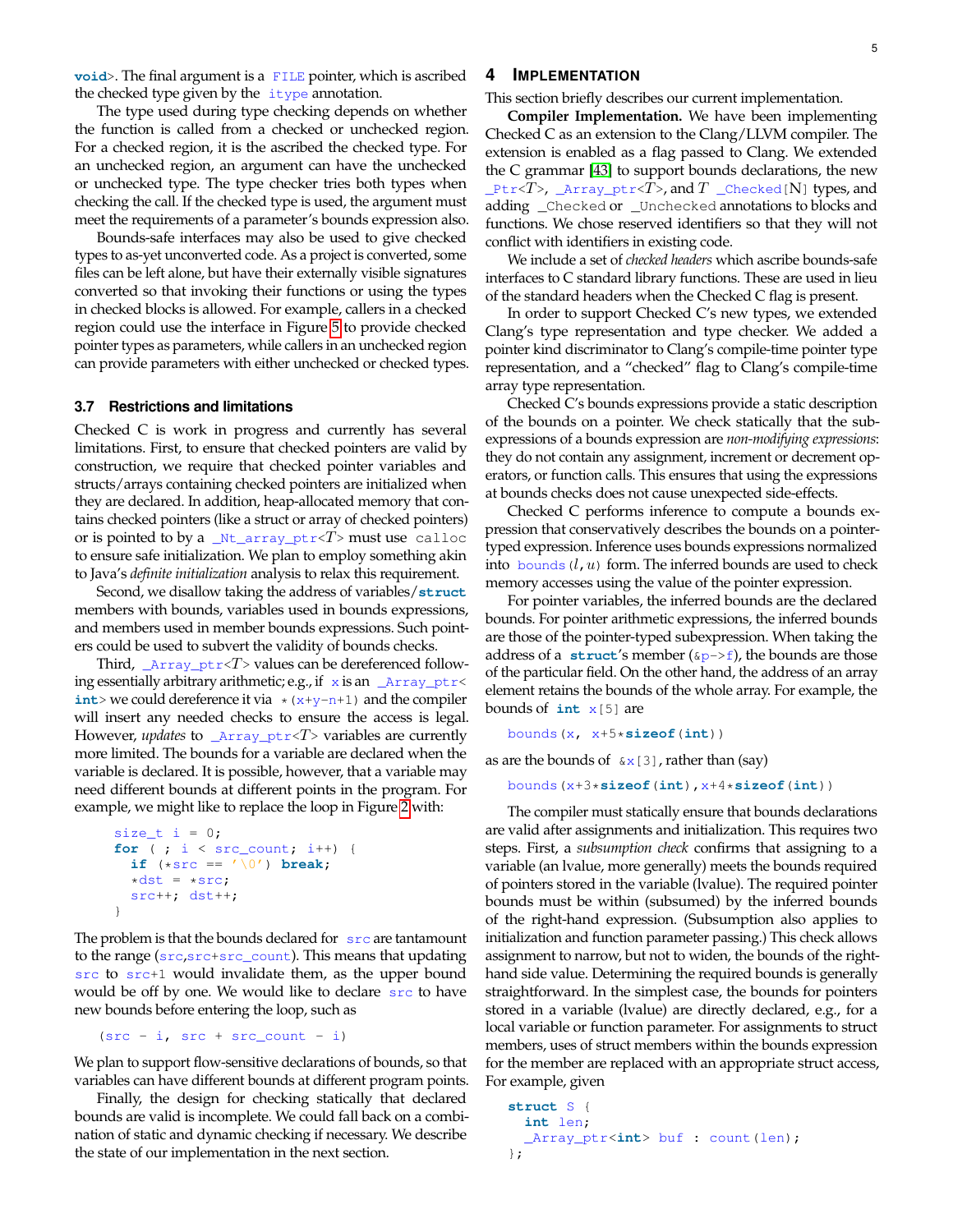the required bounds for an assignment to  $a$ . buf are  $a$ . len.

Second, the compiler must ensure bounds expressions are still valid after a statement modifies a variable used in a bounds expression. For example, in Figure [3](#page-2-3) the bounds of s is count  $(i)$ , but i is modified in a loop that iterates over s looking for a NUL terminator. For  $\text{Array\_ptr}\leq T$  types, the modification is justified by subsumption: The updated bounds can be narrowed but not widened. For  $N_t$  array ptr  $T$  types, we can widen the bounds by 1 byte if we know that the rightmost byte is  $\sqrt{0}$ , e.g., due to a prior check, as is the case in Figure [3.](#page-2-3)

At the moment subsumption checking is rather primitive. Some subsumption checks for bounds declarations that could be statically proven are not. Currently, the static analysis can only reason about bounds expressions that are syntactically equivalent (modulo constant-folding and ignoring non-value changing operations) and bounds expressions that are constantsized ranges (syntactically equivalent base expressions +/- constant offsets). The main issue is the need to perform a more sophisticated dataflow analysis (at the Clang AST level) to gather and consider relevant facts about relationships between variables (such as equalities and inequalities).

The compiler complains when it cannot (dis)prove a subsumption check in checked code. In our experimental evaluation, we manually review the warnings. We insert the code in an \_Unchecked block (for checks that are trivially obvious) or perform a dynamic subsumption check with \_Dynamic\_bounds\_cast (which eliminates the error).

We have designed but not yet implemented the analysis that checks assignments to variables used in bounds declarations. For our experimental evaluation, we verified by hand that such assignments do not happen.

The Checked C compiler inserts run-time checks into the evaluation of lvalue expressions whose results are derived from checked pointers and that will be used to access memory. The code for these checks is handed to LLVM, which we allow to remove checks if it can prove they will always pass. In general, such checks are the only source of Checked C run-time overhead (aside from programmer use of \_Dynamic\_check).

Before any  $\varepsilon$   $\varepsilon$   $\varepsilon$   $\to$   $\varepsilon$  accesses the compiler inserts a runtime check that the pointer is non-null. Before any \_Array\_ptr  $\langle T \rangle$  accesses the compiler inserts a non-null check followed by the required bounds check computed from the inferred bounds. The compiler does not perform any range checks during pointer arithmetic (unless the arithmetic accesses memory).

## **5 PRELIMINARY EXPERIMENTAL EVALUATION**

We (mostly) converted two existing C benchmarks as an initial evaluation of the consequences of porting code to Checked C. We quantify both the changes required for the code to become checked, and the overhead imposed on compilation, running time, and executable size.

We chose the Olden [\[44\]](#page-7-33) and Ptrdist [\[45\]](#page-7-34) benchmark suites, described in Table [1,](#page-6-10) because they are specifically designed to test pointer-intensive applications, and they are the same benchmarks used to evaluate both Deputy [\[12\]](#page-7-1) and CCured [\[7\]](#page-6-6). We did not convert *bc* from the Ptrdist suite and *voronoi* from the Olden suite for lack of time.

The evaluation results are presented in Table [2.](#page-6-11) These were produced using a 12-Core Intel Xeon X5650 2.66GHz, with 24GB of RAM, running Red Hat Enterprise Linux 6. All compilation

and benchmarking was done without parallelism. We ran each benchmark 21 times with and without the Checked C changes using the test sizes from the LLVM versions of these benchmarks. We report the median; we observed little variance.

**Code Changes.** On average, we modified around 17.5% of benchmark lines of code. Most of these changes were in declarations, initializers, and type definitions rather than in the program logic. In the evaluation of Deputy [\[13\]](#page-7-2), the reported figure of lines changed ranges between 0.5% and 11% for the same benchmarks, showing they have a lower annotation burden than Checked C.

We modified the benchmarks to use checked blocks and the top-level checked pragma. We placed code that could not be checked because it used unchecked pointers in unchecked blocks. On average, about 9.3% of the code remained unchecked after conversion, with a minimum and maximum of 3.9% and 20.4%. The cause was almost entirely variable-argument printf functions.

We manually inspected changes and divided them into *easy* changes and *hard* changes. Easy changes include: replacing included headers with their checked versions; converting a  $T^*$ to a  ${\rm Pr}$   $T$ ; adding the  ${\rm Le}$ checked keyword to an array declaration; introducing a \_Checked or \_Unchecked region; adding an initializer; and replacing a call to malloc with a call to calloc. The remaining "hard" changes include changing a  $T^*$  to a  $\text{Array\_ptr} < T$  and adding a bounds declaration, adding structs, struct members, and local variables to represent run-time bounds information, and code modernization.

In all of our benchmarks, we found the majority—more than 80% on average–of changes were easy. In six of the benchmarks, the only "hard" changes were adding bounds annotations relating to the parameters of main.

In three benchmarks—em3d, mst, and yacr2—we had to add intermediate structs so that we could represent the bounds on  $_{\text{Array\_ptr} < T > s}$  nested inside arrays. In mst we also had to add a member to a struct to represent the bounds on an  $\lnot$ Array $\lnot$ ptr< $T$ >. In the first case, this is because we cannot represent the bounds on nested  $\text{Array\_ptr} < T> s$ , in the second case this is because we only allow bounds on members to reference other members in the same struct. In em3d and anagram we also added local temporary variables to represent bounds information. In yacr2 there are a lot of bounds declarations that are all exactly the same where global variables are passed as arguments, inflating the number of "hard" changes.

**Running time overhead.** The average run-time overhead introduced by added dynamic checks was 8.6%. In more than half of the benchmarks the overhead was less than 1%. We believe this to be an acceptably low overhead that better static analysis may reduce even further.

In all but two benchmarks—treadd and ft—the added overhead matches (is within 2%) or betters that of Deputy. For yacr2 and em3d, Checked C does substantially better than Deputy, whose overheads are 98% and 56%, respectively. Checked C's overhead betters or matches that reported by CCured in every case but ft.

**Compile-time overhead.** On average, the overhead added to compilation time by using Checked C is 24.3%. The maximum overhead is 83.1%, and the minimum is 4.9% faster than compiling with C. Across the benchmarks, there is an average 7.4% code size overhead from the introduction of dynamic checks. Ten of the programs have a code size increase of less than 10%.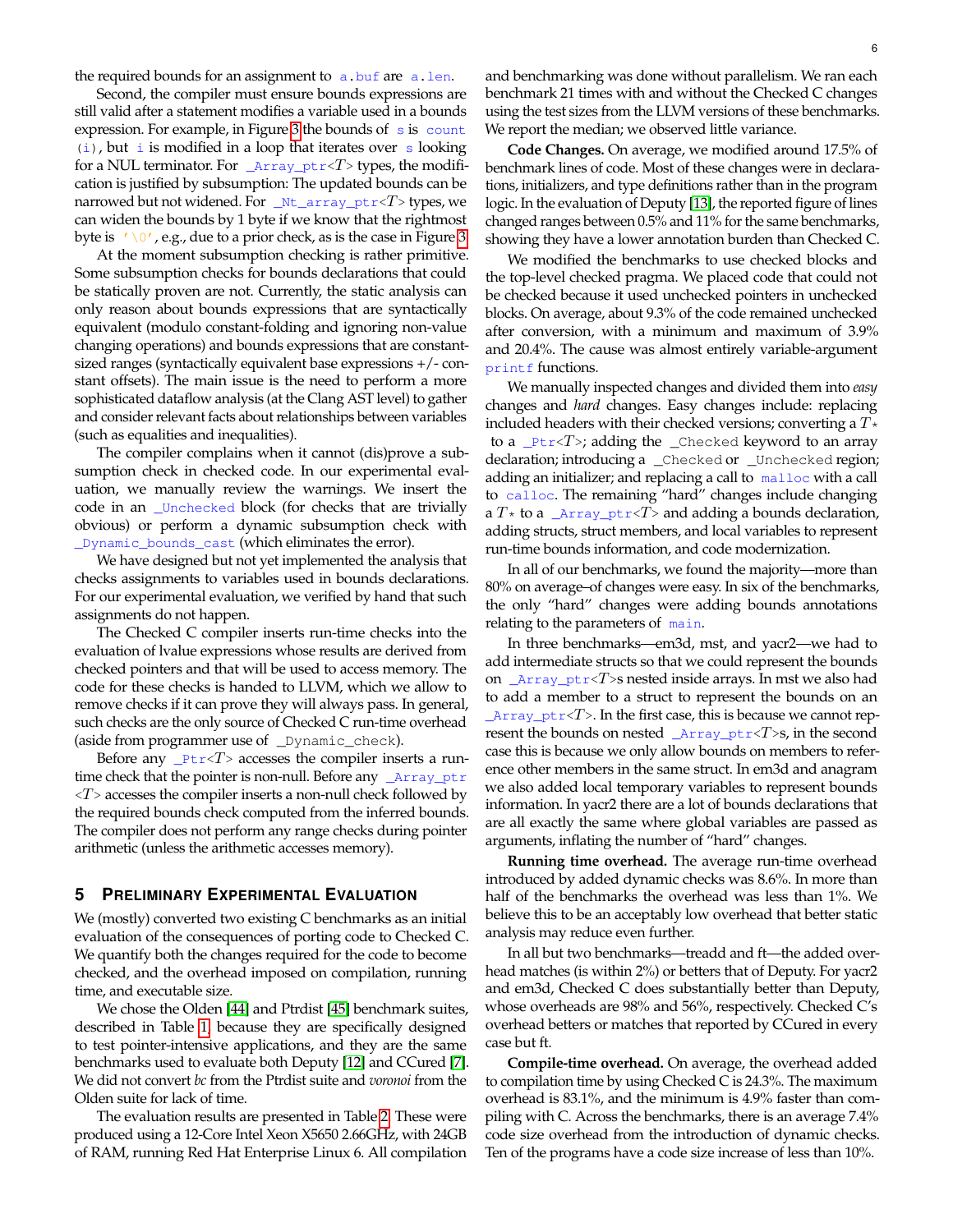| Name             | LoC   | Description                                                                 | Name              | LM%  | $EM\%$ | LU%  | $RT \pm \%$ | $CT \pm \%$ | $ES \pm\%$ |
|------------------|-------|-----------------------------------------------------------------------------|-------------------|------|--------|------|-------------|-------------|------------|
|                  |       |                                                                             | bh                | 10.0 | 76.7   | 5.2  | $+0.2$      | $+23.8$     | $+6.2$     |
| bh               | 1,162 | Barnes & Hut N-body force computation                                       | bisort            | 21.8 | 84.3   | 7.0  | 0.0         | $+7.3$      | $+3.8$     |
| bisort           | 262   | Sorts using two disjoint bitonic sequences                                  | em <sub>3d</sub>  | 35.3 | 66.4   | 16.9 | $+0.8$      | $+18.0$     | $-0.4$     |
| em <sub>3d</sub> | 476   | Simulates electromagnetic waves in 3D                                       | health            | 24.0 | 97.8   | 9.3  | $+2.1$      | $+18.5$     | $+6.7$     |
| health           | 338   | Simulates Columbian health-care system                                      | mst               | 30.1 | 75.0   | 19.3 | 0.0         | $+6.3$      | $-5.0$     |
| mst              | 325   | Minimum spanning tree using linked lists                                    | perimeter         | 9.8  | 92.3   | 5.2  | 0.0         | $+4.9$      | $+0.8$     |
| perimeter        | 399   | Perimeter of quad-tree encoded images                                       | power             | 15.0 | 69.2   | 3.9  | 0.0         | $+21.6$     | $+8.5$     |
| power            | 452   | The Power System Optimization problem                                       | treadd            | 17.2 | 92.3   | 20.4 | $+8.3$      | $+83.1$     | $+7.0$     |
| treadd           | 180   | Sums values in a tree                                                       | tsp               | 9.9  | 94.5   | 10.3 | 0.0         | $+47.6$     | $+4.6$     |
| tsp              | 415   | Estimates Traveling-salesman problem                                        |                   |      |        |      |             |             |            |
| voronoi          | 814   | Voronoi diagram of a set of points                                          | anagram           | 26.6 | 67.5   | 10.7 | $+23.5$     | $+16.8$     | $+5.1$     |
|                  | 346   | Generates anagrams from a list of words                                     | ft                | 18.7 | 98.5   | 6.3  | $+25.9$     | $+16.5$     | $+11.3$    |
| anagram<br>bc    | 5,194 | An arbitrary precision calculator                                           | ks                | 14.2 | 93.4   | 8.1  | $+12.8$     | $+32.3$     | $+26.7$    |
| ft               | 893   |                                                                             | yacr <sub>2</sub> | 14.5 | 51.5   | 16.2 | $+49.3$     | $+38.4$     | $+24.5$    |
| ks               | 549   | Fibonacci heap Minimum spanning tree                                        | Mean:             | 17.5 | 80.1   | 9.3  | $+8.6$      | $+24.3$     | $+7.4$     |
| yacr2            | 2,529 | Schweikert-Kernighan partitioning<br>VLSI channel router                    | Table 2           |      |        |      |             |             |            |
|                  |       | Benchmark Results. Key: LM %: Percentage of Source LoC Modified.<br>Table 1 |                   |      |        |      |             |             |            |
|                  |       |                                                                             |                   |      |        |      |             |             |            |

<span id="page-6-10"></span>Compiler Benchmarks. Top group is the Olden suite, bottom group is the Ptrdist suite. Descriptions are from [\[44\]](#page-7-33), [\[45\]](#page-7-34). We did not convert *voronoi* from Easy (see **??**); *LU %*: Percentage of Lines remaining Unchecked; *RT* ±*%*: the Olden suite and *bc* from the Ptrdist suite. including Additions; *EM %*: Percentage of Code Modifications deemed to be

<span id="page-6-11"></span>Percentage Change in Run Time; *CT* ±*%*: Percentage Change in Compile Time; *ES*  $\pm$ %: Percentage Change in Executable Size (.text section only). *Mean*: Geometric Mean.

Code Changes Observed Overheads

## **6 FUTURE WORK**

Developing a practical, industrial-strength language is a substantial effort. As such, we have several threads of ongoing work.

**Automatically rewrite C programs to Checked C**: We are in the process of porting more and larger programs to Checked C. To help, we have been developing a tool that uses a simple analysis (inspired by that of CCured [\[7\]](#page-6-6)) to convert pointer types to use  $p_t r < T$ . We are working on extending this tool to support both the placement of casts and bounds safe interfaces, as well as inferring bounds for array accesses that will allow conversion to \_Array\_ptr<T> types as well.

**Improve the checking of bounds declarations**: A key design goal of Checked C is to keep static checking fast and predictable. To nevertheless support sophisticated static reasoning, we are working on an analysis that infers relational invariants and adds them as source-level assertions. These assertions can be easily proved by the static checker and then used to justify eliminating costly dynamic checks.

**Supporting polymorphism with safe casts**: Polymorphic data structures such as lists and trees often declare their contents with type **void**\*, casting to/from that type when inserting/removing data. Casts are also used to implement "poor man's subtyping" for struct types. We are extending Checked C to support these and other forms of safe cast, for greater flexibility.

**Formalization**: We have mechanized a formalization of a core subset of Checked C and used it to prove that any violation of spatial safety is due, directly or indirectly, to code occurring an unchecked region; checked code cannot be blamed. We are working to expand this formalism to include features such dynamically sized arrays and flow-sensitive updates to array lengths due to pointer assignments or NUL checks.

## **7 CONCLUSION**

We have presented *Checked C*, an extension to C to help ensure spatial safety. Checked C's design is focused on interoperability with legacy C, usability, and high performance. Any part of a program may contain, and benefit from, *checked pointers*. Such pointers are binary-compatible with legacy, unchecked

pointers but have explicitly annotated and enforced bounds. Code units annotated as *checked regions* provide guaranteed safety: The code within may not use unchecked pointers or unsafe casts that could result in spatial safety violations. Checked C's *bounds-safe interfaces* provide checked types to unchecked code, which is useful for retrofitting third party and standard libraries. Together, these features permit incrementally adding safety to a legacy program, rather than making it an all-ornothing proposition. Our implementation of Checked C as an LLVM extension enjoys good performance, with relatively low run-time and compilation overheads. It is freely available at <https://github.com/Microsoft/checkedc> and continues to be actively developed.

#### **REFERENCES**

- <span id="page-6-0"></span>[1] "NIST vulnerability database," [https://nvd.nist.gov,](https://nvd.nist.gov) accessed May 17, 2017.
- <span id="page-6-1"></span>[2] A. Bessey, K. Block, B. Chelf, A. Chou, B. Fulton, S. Hallem, C. Henri-Gros, A. Kamsky, S. McPeak, and D. Engler, "A few billion lines of code later: Using static analysis to find bugs in the real world," *Commun. ACM*, vol. 53, no. 2, pp. 66–75, Feb. 2010.
- <span id="page-6-2"></span>[3] Mathworks, "Polyspace code prover: prove the absence of runtime errors in software," [http://www.mathworks.com/products/](http://www.mathworks.com/products/polyspace-code-prover/index.html) [polyspace-code-prover/index.html,](http://www.mathworks.com/products/polyspace-code-prover/index.html) 2016, accessed May 12, 2016.
- <span id="page-6-3"></span>[4] AbsOmt, "Astrée: Fast and sound runtime error analysis," [http://www.](http://www.absint.com/astree/index.htm) [absint.com/astree/index.htm,](http://www.absint.com/astree/index.htm) 2016, accessed May 12, 2016.
- <span id="page-6-4"></span>[5] M. Abadi, M. Budiu, Úlfar Erlingsson, and J. Ligatti, "Control-flow integrity," in *ACM Conference on Computer and Communications Security*, 2005.
- <span id="page-6-5"></span>[6] S. Andersen and V. Abella, "Data execution prevention. changes to functionality in microsoft windows xp service pack 2, part 3: Memory protection technologies," 2004.
- <span id="page-6-6"></span>[7] G. C. Necula, J. Condit, M. Harren, S. McPeak, and W. Weimer, "Ccured: type-safe retrofitting of legacy software," *ACM Transactions on Programming Languages and Systems (TOPLAS)*, vol. 27, no. 3, pp. 477–526, 2005.
- <span id="page-6-7"></span>[8] S. Nagarakatte, J. Zhao, M. M. Martin, and S. Zdancewic, "Softbound: Highly compatible and complete spatial memory safety for C," in *Proceedings of the 30th ACM SIGPLAN Conference on Programming Language Design and Implementation*, 2009.
- <span id="page-6-8"></span>[9] K. Serebryany, D. Bruening, A. Potapenko, and D. Vyukov, "Address-Sanitizer: A fast address sanity checker," in *Proceedings of the 2012 USENIX Conference on Annual Technical Conference*, 2012.
- <span id="page-6-9"></span>[10] L. Szekeres, M. Payer, T. Wei, and D. Song, "Sok: Eternal war in memory," in *Proceedings of the 2013 IEEE Symposium on Security and Privacy*, 2013.